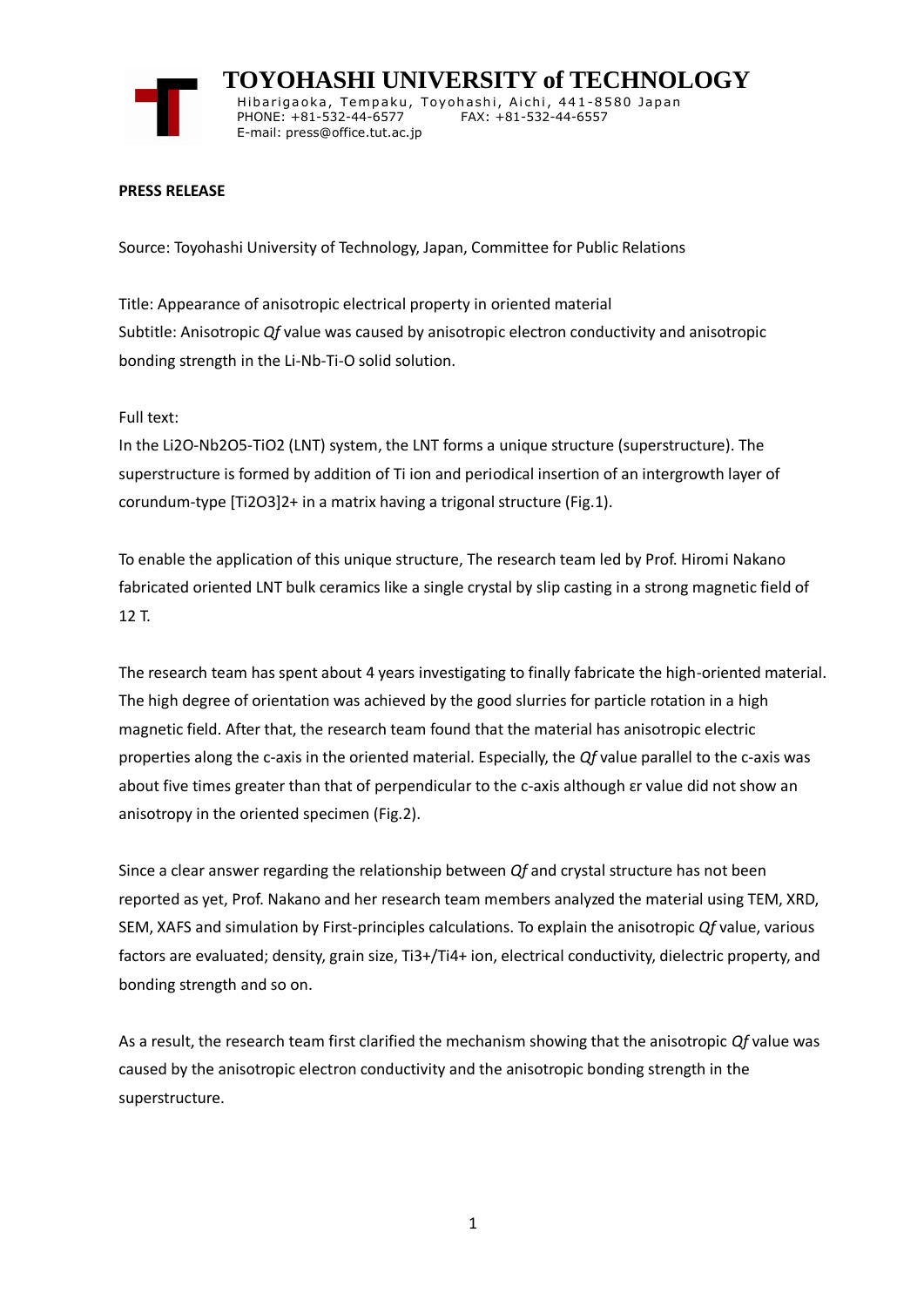

 **TOYOHASHI UNIVERSITY of TECHNOLOGY** Hibarigaoka, Tempaku, Toyohashi, Aichi, 441-8580 Japan PHONE: +81-532-44-6577 FAX: +81-532-44-6557 E-mail: press@office.tut.ac.jp

Mr. Furuya, who is the second author of the article, said, "It is difficult to fabricate the oriented material." However, he could make good oriented materials. To clarify the mechanism of the anisotropic property, the first author, Prof. Hiromi Nakano continues "I discussed this aspect many times with co-authors and other researchers who are professionals in the field of the micro-wave material. Last year, I went to Finland to discuss the research" Finally, we reached conclusions about the mechanism and the relationship between *Qf* and crystal structure after a five-year investigation.

The mechanism is useful for the material science field and for the design of high-quality micro-wave material. We expect that new material with high- *Qf* would be fabricated based on the mechanism.

The research results were reported in Advanced Powder Technology.

## Funding agency:

This work was partially supported by a Grant-in-Aid for Scientific Research (c) No. 16K06721 (H.N.) by the Japan Society for the Promotion of Science.

## Reference:

Hiromi Nakano, Shohei Furuya, Motohiro Yuasa, Tohru S. Suzuki, Hitoshi Ohsato (2017), Fabrication and anisotropic electronic property for oriented Li1+x-yNb1-x-3yTix+4yO3 solid solution by slip casting in a high magnetic Field, Advanced Powder Technology, 28, 2373-2379. http://dx.doi.org/10.1016/

Further information Toyohashi University of Technology 1-1 Hibarigaoka, Tempaku, Toyohashi, Aichi Prefecture, 441-8580, JAPAN Inquiries: Committee for Public Relations E-mail: press@office.tut.ac.jp

Toyohashi University of Technology founded in 1976 as a National University of Japan is a research institute in the fields of mechanical engineering, advanced electronics, information sciences, life sciences, and architecture.

Website[: https://www.tut.ac.jp/english/](https://www.tut.ac.jp/english/)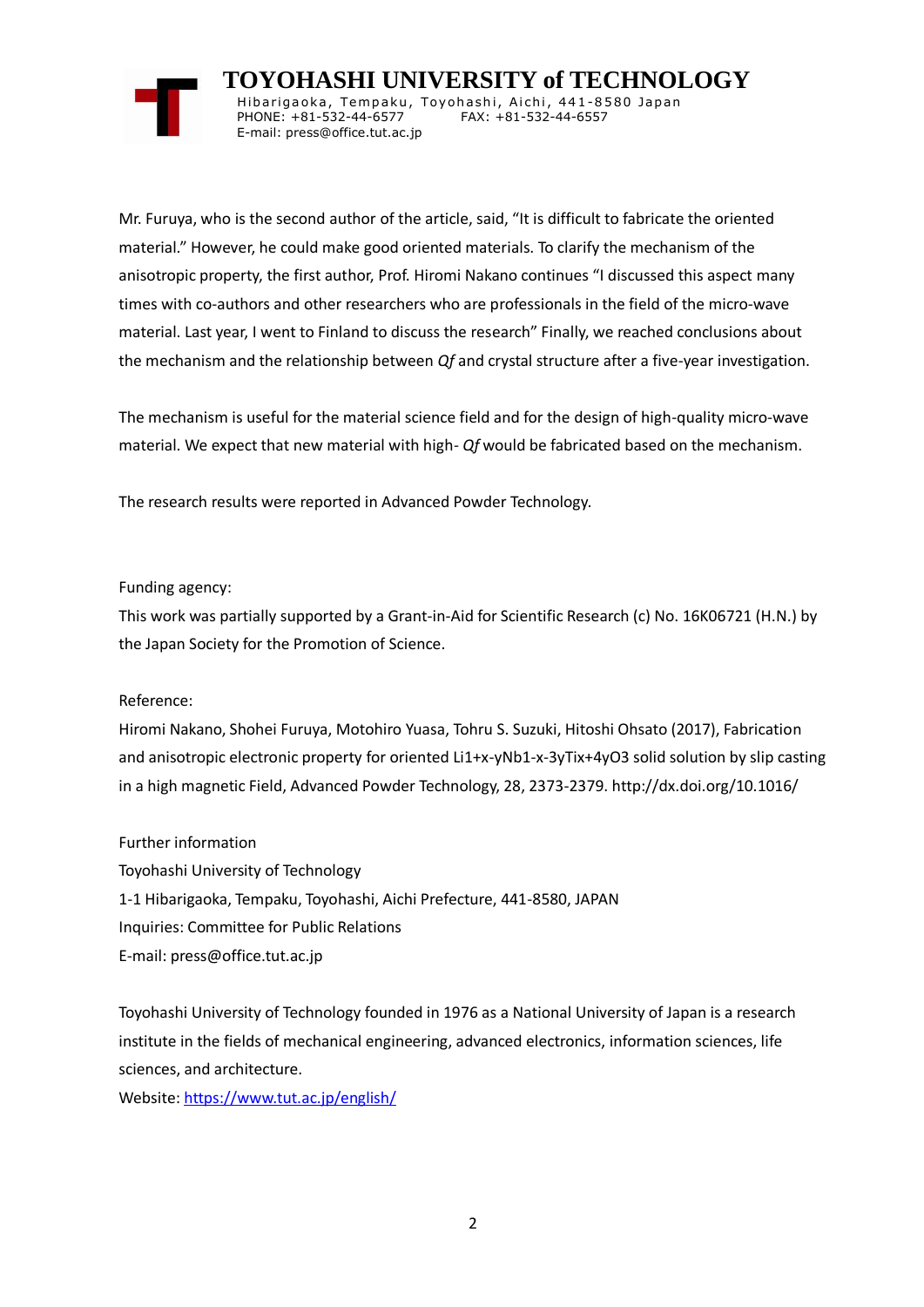

 **TOYOHASHI UNIVERSITY of TECHNOLOGY** Hibarigaoka, Tempaku, Toyohashi, Aichi, 441-8580 Japan PHONE: +81-532-44-6577 FAX: +81-532-44-6557

Figure 1:



Caption: The periodical structure forms by diffusion of Ti ion.

E-mail: press@office.tut.ac.jp

(a) Basic structure of Li1.03Nb0.97Ti0.03O3 and (b) superstructure of Li1.25Nb0.75Ti0.25O3.



Caption: *Qf* values of LNT ceramics parallel to the c-axis in (A), perpendicular to the c-axis in (B). R is random specimen.

Figure 2: